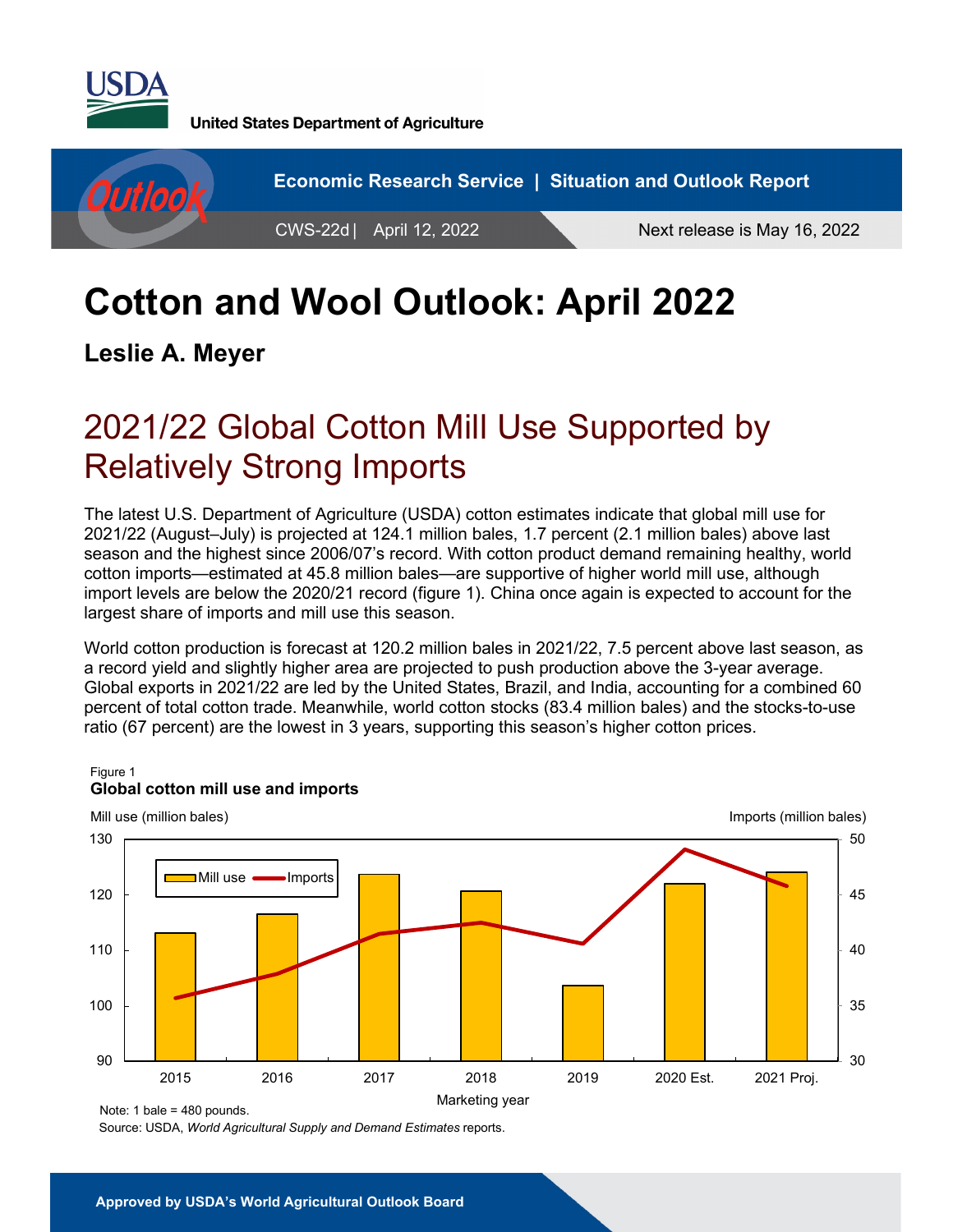# **Domestic Outlook**

# U.S. 2021/22 Cotton Supply and Demand Unchanged in April

The 2021/22 U.S. cotton supply remains estimated at 20.8 million bales, 1.1 million below the previous season and the smallest in 6 years. Beginning stocks are estimated at 3.15 million bales—the lowest in 4 years—while production is estimated at 17.6 million bales—equal to the 3-year average. USDA will release final 2021/22 production estimates on May 12.

Likewise, the U.S. demand estimate (17.3 million bales) was unchanged in April. U.S. cotton exports continue to account for most of the demand, an estimated 85 percent of the total in 2021/22. U.S. cotton exports are forecast at 14.75 million bales in 2021/22, 10 percent below last season (figure 2). During the first 8 months of the marketing year, U.S. cotton shipments reached only 7.6 million bales, compared with 10.7 million a year earlier, as disruptions in normal seasonal shipping patterns occurred. However, the recent strength of U.S. cotton shipments is expected to continue through the end of 2021/22. Meanwhile, the 2021/22 U.S. share of world trade is estimated slightly below a year ago at 32.2 percent, the lowest in 6 years. On the other hand, 2021/22 U.S. cotton mill use is estimated at 2.55 million bales, the highest in 3 years.

## U.S. Ending Stocks Unchanged in April; Farm Price Revised

U.S. ending stocks for 2021/22 are forecast at 3.5 million bales, 11 percent (350,000 bales) above 2020/21 but still one of the lowest levels of the last decade. The current stocks-to-use ratio is estimated at 20 percent, compared with the 5-year average of nearly 24.5 percent. As world cotton demand follows improved global economic conditions in 2022, cotton prices also rose this season. The U.S. average price received by upland cotton producers for 2021/22 is projected at a record 91 cents per pound, compared with 2020/21's average of 66.3 cents.



### **U.S. cotton exports and share of global trade**

Note: 1 bale = 480 pounds.

Figure 2

Source: USDA, *World Agricultural Supply and Demand Estimates* reports.

**2**  Cotton and Wool Outlook: April 2022, CWS-22d, April 12, 2022 USDA-ERS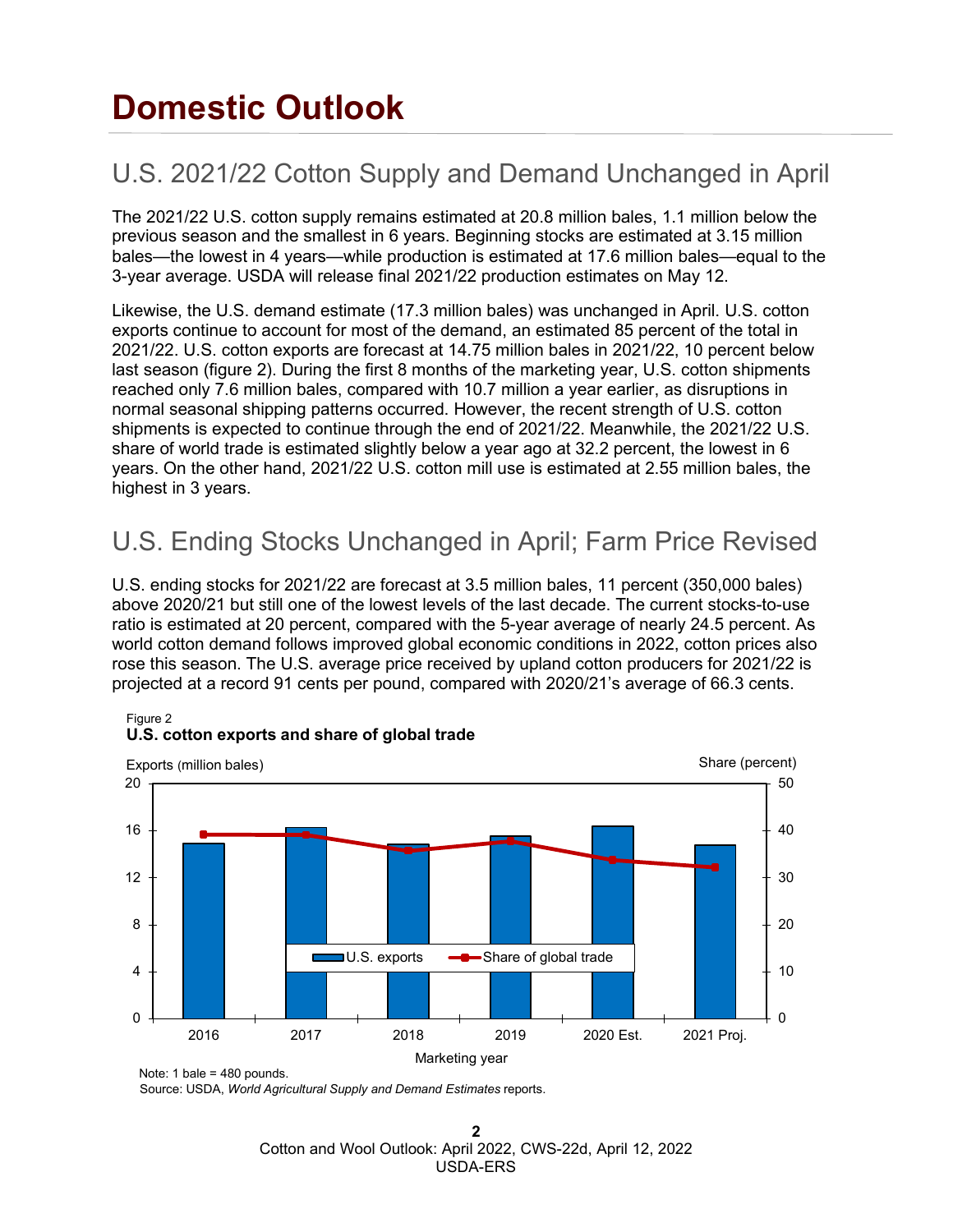## Additional U.S. Cotton Acreage Projected for 2022

Total U.S. cotton acreage is projected 9 percent higher in 2022 after a decline in 2021. Based on the USDA, National Agricultural Statistics Service's (NASS) *Prospective Plantings* report that surveyed farmers in early March, producers intended to plant approximately 12.2 million acres of cotton in 2022. The initial projection is approximately 1 million acres above 2021 plantings and the highest in 3 years. Upland acreage is forecast at nearly 12.1 million acres in 2022, while extra-long staple (ELS) area is expected at 176,000 acres, up from last season but one of the lowest of the past decade. For area projections by State and region, see table 10 associated with this report.

Upland cotton area is expected to increase from last season as relative prices for competing crops at the time of the survey were slightly higher than a year ago. Three of the four Cotton Belt regions are forecast to plant more cotton in 2022, with only the West indicating smaller area devoted to cotton (figure 3). Since early March, however, relative prices for competing crops have been favorable. Increased crop production costs will also play a role in area plantings. In addition, the effects of the ongoing drought in Texas may alter plantings from initial indications. As a result, the planting intentions for 2022 may be more tentative than usual. These estimates will be updated at the end of June in USDA, NASS's *Acreage* report.

The Southwest is projected to plant 7.4 million acres to upland cotton in 2022, about 7 percent (490,000 acres) above 2021 but below the 5-year average of 7.7 million acres. Meanwhile, corn acreage in the region is forecast below 2021 with soybean area forecast to increase in 2022. The Southwest is expected to account for 62 percent of total U.S. upland cotton acreage in 2022, compared with 63 percent during the previous 2 years. Consequently, 2022 production prospects in the region will play a key role in the U.S. cotton crop outcome.

In the Southeast, 2022 cotton plantings are forecast to rise approximately 8 percent (187,000 acres) from a year ago to 2.5 million acres, as lower corn and peanut area is expected there this season. Cotton acreage in the Southeast is forecast to account for 21 percent of the U.S. upland total, equal to the 5-year average. In the Delta—where cotton area is expected to increase 18 percent (300,000 acres)—2022 cotton acreage is projected at 1.9 million acres.



#### Figure 3 **U.S. regional upland cotton planted area**

Note: 2022 based on *Prospective Plantings* report.

Source: USDA, National Agricultural Statistics Service, *Crop Production* reports.

**3** Cotton and Wool Outlook: April 2022, CWS-22d, April 12, 2022 USDA-ERS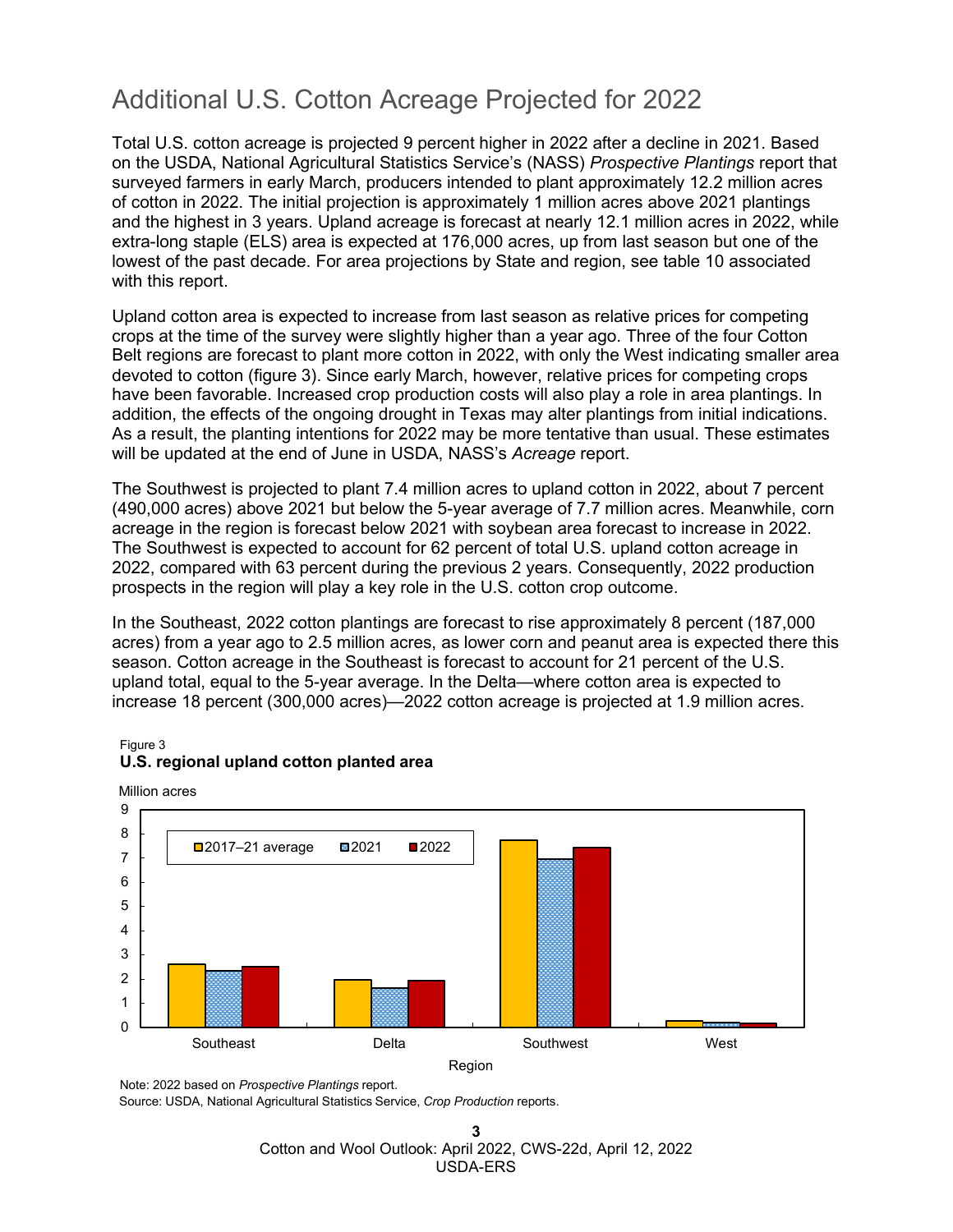Meanwhile, 2022 area reductions there are indicated for corn, but soybean area is anticipated higher. Delta cotton plantings are expected at their highest in 3 years, accounting for 16 percent of the total upland cotton acreage in 2022.

Upland cotton area in the West is forecast at only 170,000 acres in 2022, 7 percent (12,000 acres) below 2021 and near the recent recorded low in 2015. In 2022, the region's upland cotton acreage is expected to account for less than 1.5 percent of the U.S. total, the smallest share in more than 80 years. Meanwhile, ELS cotton area—grown mainly in the West—is forecast to rebound moderately from 2021's 35-year low, reaching 176,000 acres in 2022. A considerably higher ELS/upland price ratio this spring is expected to boost ELS plantings; however, limited irrigation supplies in the West are forecast to keep total ELS area below the 5 year average of 212,000 acres. The West region will account for 87.5 percent of the total ELS cotton area in 2022, with Texas accounting for the remaining 12.5 percent.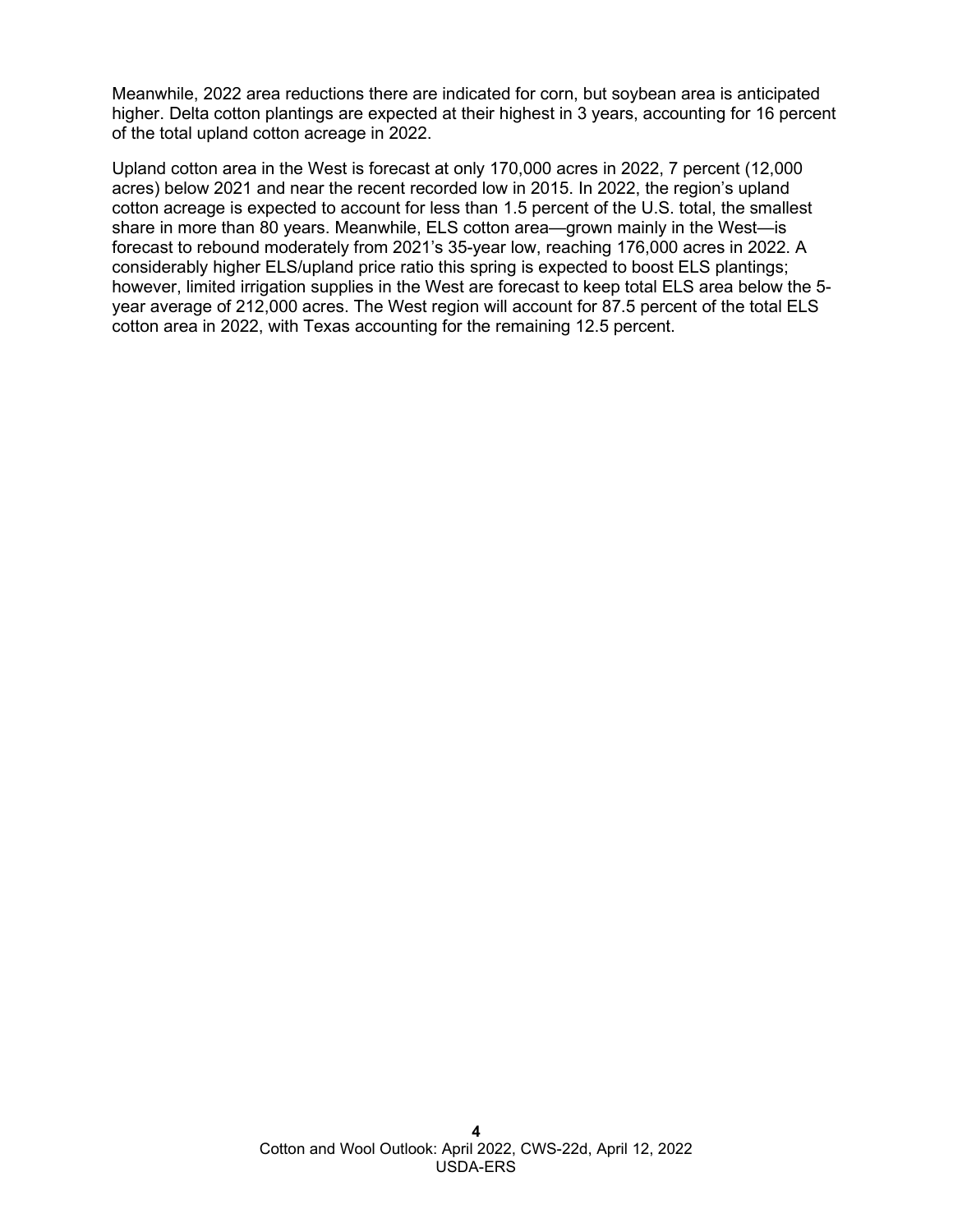# **International Outlook**

# Global Cotton Production Higher in 2021/22

World cotton production in 2021/22 is forecast at 120.2 million bales, 8.4 million (7.5 percent) higher than last season and above the 5-year average despite declines in the 2 largest producing countries—China and India. Global harvested area in 2021/22 is also higher at 32.1 million hectares (79.2 million acres) but below the 5-year average of 32.5 million hectares. The global yield is forecast at 816 kilograms (kg) per hectare (728 pounds per acre) in 2021/22, 5 percent above the previous season and a record.

Crop prospects in 2021/22 are mixed among the major cotton-producing countries, with higher production estimated for the United States, Brazil, Pakistan, and Australia somewhat offset by smaller crops in China and India. Production in China—the leading cotton producer in 2021/22—is forecast at 27.0 million bales, as lower area and yield reduced the crop 2.5 million bales (8.5 percent) from a year ago. Harvested area of 3.1 million hectares is the lowest in 5 years. Meanwhile, China's 2021/22 yield (1,896 kg per hectare) remains the second highest behind 2020/21's record of 1,976 kg per hectare. Production in India is estimated 4 percent lower for 2021/22 at 26.5 million bales, the smallest crop in 3 years. India's area is at a 5-year low of 12.15 million hectares, while the yield is projected at a 4-year high of 475 kg per hectare.

In contrast, larger cotton production is estimated for most of the major producing countries. In the United States, 2021/22 production is forecast at 17.6 million bales, nearly 21 percent (3 million bales) above the previous season, the result of increased harvested area as yield was nearly unchanged. For Brazil, the cotton crop is expected to rebound from 2020/21 to 13.2 million bales, as both area and yield increased in 2021/22. Harvested area is estimated at 1.6 million hectares with a yield (1,796 kg per hectare) forecast near the 2019/20 record of 1,802 kg per hectare. Pakistan's production (6 million bales) is forecast to recover from a 2020/21 crop that was the lowest in over 35 years. While Pakistan's harvested area (2 million hectares) is projected at its lowest in 40 years, the yield (653 kg per hectare) is forecast at its highest in 3 years. For Australia, 2021/22 cotton production is projected at 5.5 million bales, nearly double last season's crop and the largest in 10 years. Harvested area (600,000 hectares) in 2021/22 is also the largest in a decade, with a yield estimated at 1,996 kg per hectare.

## World Cotton Mill Use Estimated Larger in 2021/22

Global cotton mill use in 2021/22 is projected at 124.1 million bales, 1.7 percent (2.1 million bales) above last season—a growth rate near the long-term average. Mill use is forecast at its second highest on record behind 2006/07's level of 124.2 million bales. Increased consumer demand for cotton products in large part reflects improved global economic conditions compared with a year earlier. While the top 5 consuming countries are forecast to account for more than 75 percent of the global total once again in 2021/22, year-over-year changes in cotton mill use varied by country, with the overall growth led by many of the smaller-spinning countries (figure 4).

For China, cotton mill use is forecast at 39 million bales in 2021/22, 2.5 percent (1 million bales) below a year earlier. Despite the reduction, China remains the largest user of raw cotton, accounting for 31 percent of the global total. For India, cotton consumption is projected to remain at a record 26 million bales in 2021/22—21 percent of the world total. Mill use gains, however, are forecast for numerous countries in 2021/22, as global economic activity supports

> **5** Cotton and Wool Outlook: April 2022, CWS-22d, April 12, 2022 USDA-ERS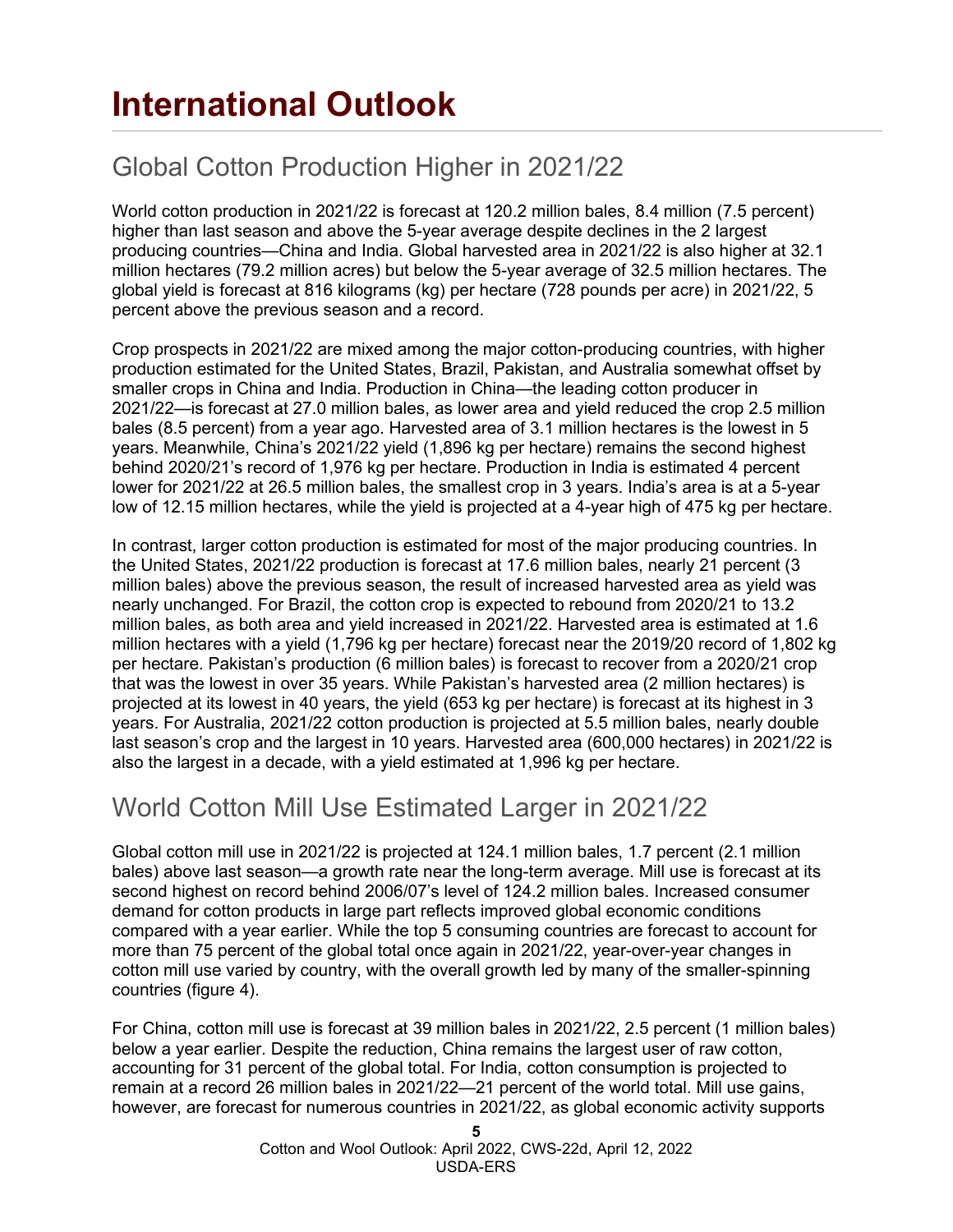the growth. For Pakistan, cotton mill use is forecast at 11.2 million bales (+500,000 bales), the highest in over a decade. In addition, cotton mill use in Bangladesh, Turkey, and Vietnam is each expected to reach a record in 2021/22 at 8.8 million bales (+300,000 bales), 8.5 million bales (+800,000), and 7.5 million bales (+200,000), respectively.

## $\Omega$ 5 10 15 20 25 30 35 40 45 China India Pakistan Bangladesh Turkey Rest of world **□**2019/20 □ 2020/21 □ 2021/22 projected Million bales

#### Figure 4 **Leading global cotton consumers**

Note: 1 bale = 480 pounds.

Source: USDA, *World Agricultural Supply and Demand Estimates* reports.

## World Cotton Trade Below 2020/21 Record; Ending Stocks Reduced in 2021/22

Although near-record global cotton mill use is estimated this season, world cotton trade is forecast to decrease approximately 5.5 percent from 2020/21's record of 48.5 million bales. Global cotton imports are led by China, Bangladesh, and Vietnam in 2021/22 and account for a combined 55 percent of the total. China is forecast to remain the largest importer in 2021/22, with imports projected at 9.2 million bales, compared with 12.9 million bales in 2020/21. For Bangladesh, imports are forecast 5 percent lower at 8.3 million bales—despite 2021/22's record mill use—as stocks increased due to record imports in 2020/21. In contrast, Vietnam is expected to increase its imports 2.5 percent in 2021/22 to 7.5 million bales, which is equal to its record mill use forecast.

Global cotton exports in 2021/22 are projected at 45.8 million bales, 2.7 million below 2020/21. Export reductions are led by Brazil, the United States, and India but are somewhat offset by increases for Australia and others. Brazil's cotton exports are forecast at 7.9 million bales this season, down from 11 million bales in 2020/21. As previously discussed, U.S. exports are forecast 10 percent lower at 14.75 million bales. In addition, India's cotton exports are forecast 1 million bales lower to 5.2 million. In contrast, Australia's cotton exports are forecast at 4.4 million bales (+2.8 million), a result of the country's largest crop in a decade.

Based on these global cotton supply and demand estimates, 2021/22 world stocks are projected to decline 4 million bales (4.5 percent) from the previous year to 83.4 million bales. China continues to hold the largest cotton stocks this season, with supplies in Brazil and India running